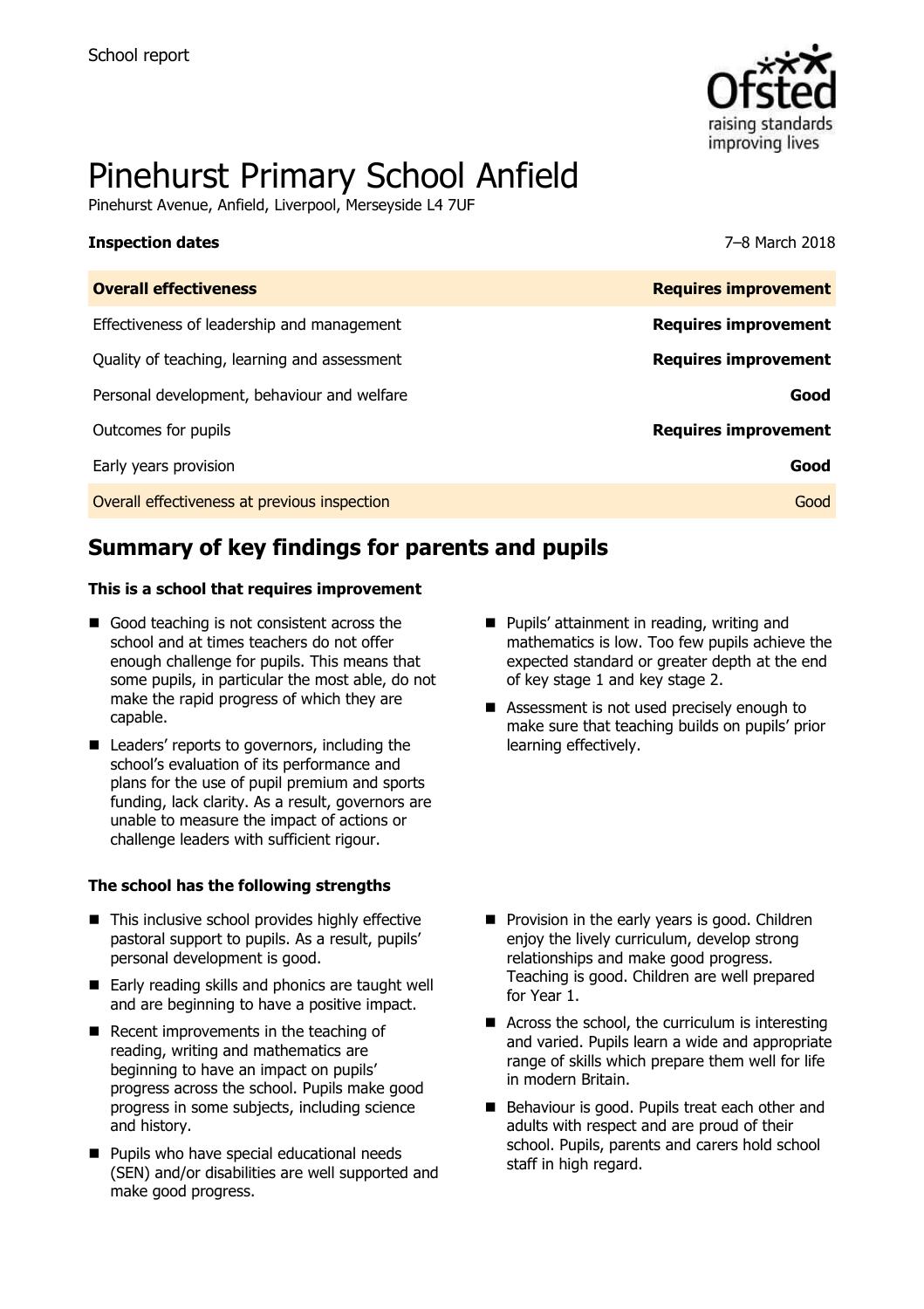

# **Full report**

### **What does the school need to do to improve further?**

- Improve the quality of teaching and raise attainment so that all groups of pupils make at least good progress, by:
	- sharing the stronger teaching practice that exists within the school
	- ensuring that teachers challenge pupils more effectively and intervene promptly to help them learn at a faster rate
	- making certain that teachers take account of pupils' prior learning so that lessons are closely matched to their needs and levels of ability
	- raising teachers' expectations of what pupils are expected to know, understand and do to improve the standards that pupils achieve in reading, writing and mathematics.
- **Improve leadership and management, by:** 
	- improving the quality and accuracy of leaders' evaluation of key areas of school performance so that they can pinpoint weaknesses and drive improvement
	- ensuring that plans for the use of pupil premium funding and the sports grant focus more precisely on measurable outcomes to enable governors to check and evaluate improvements.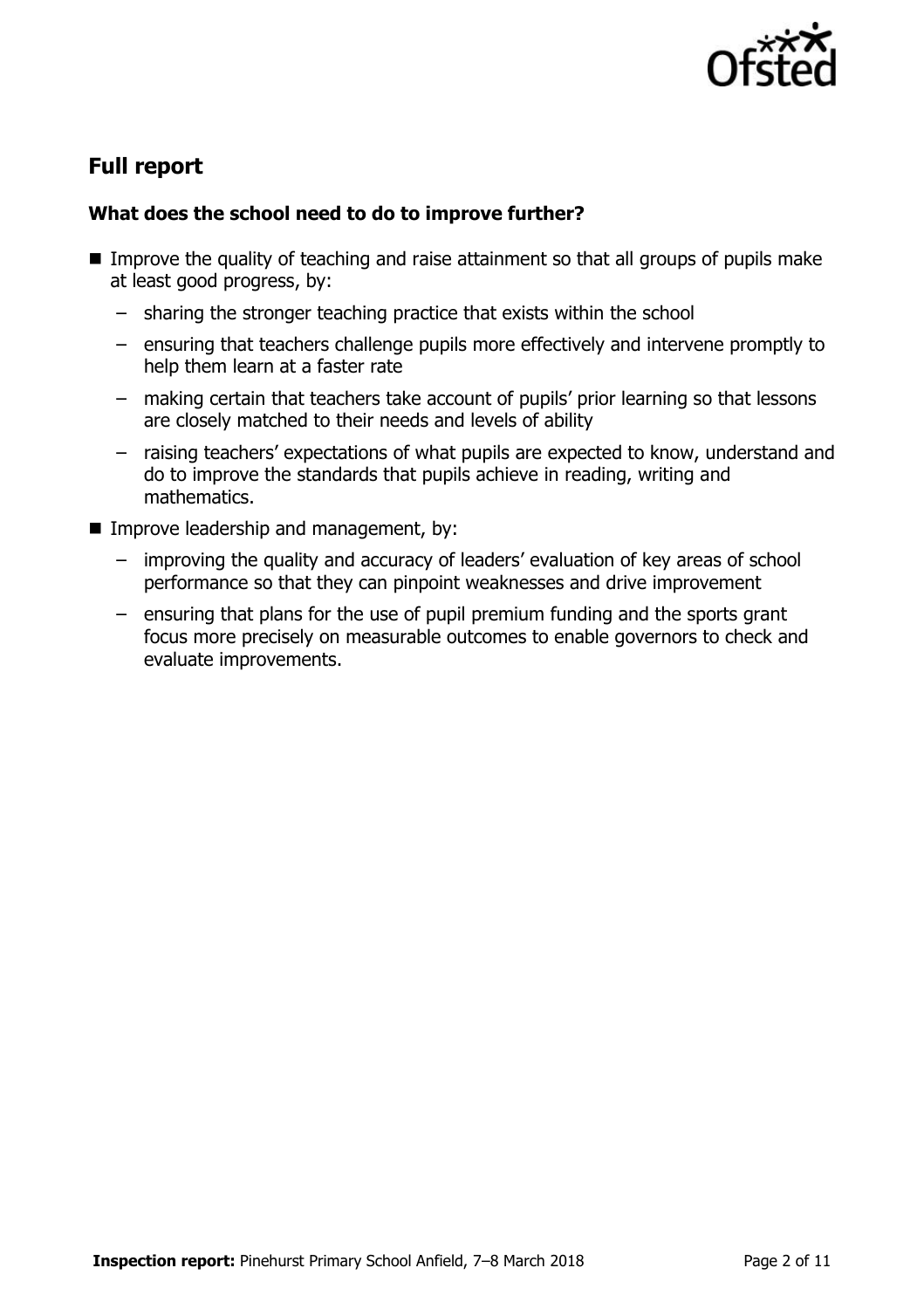# **Inspection judgements**

#### **Effectiveness of leadership and management Requires improvement**

- Leaders have not been able to sustain the good progress and outcomes for pupils since the last inspection. The expectations of the standards that pupils should achieve in reading, writing and mathematics in each year group are not high enough.
- Leaders know the school's strengths and weaker aspects. School development planning is focused on the right priorities but leaders' evaluations are not sharp enough. This leads to a lack of clarity about the impact of actions and this weakness impedes improvements.
- Plans for additional funding, including the pupil premium and physical education and sport premium, show it is used to enhance the curriculum. This includes lunchtime activities led by sports coaches and a wide range of interventions to support disadvantaged pupils. However, the measures of success which leaders choose are predominantly checks on whether actions have been completed rather than evaluative assessments of whether outcomes for pupils have been improved.
- The headteacher has established a more rigorous system for monitoring teaching. This information is used to strengthen the quality of teaching, learning and assessment resulting, for example, in recent changes to the curriculum for English and mathematics. These include a systematic approach to the teaching of phonics. However, these plans have been introduced gradually and have not had sufficient time to have enough impact on raising standards across the school.
- There are strengths in leadership, showing leaders' capacity to improve provision. The school offers a safe and supportive environment for staff and pupils. A committed team of staff work hard to improve their practice. They value additional training opportunities, which are increasing their confidence. Morale is rising. Staff enjoy working in the school. Parents speak highly of staff and the support that their children receive. Pupils feel included and happy in school.
- The headteacher has taken decisive action to improve leadership, providing training and support for middle leaders. Systems to drive improvement have been established. For example, subject leaders now make regular checks on the work in pupils' books and this has led to improvements to the quality of teaching and learning in some subjects. In science and history, pupils' work shows good progress and they are confident in using skills that are specific to these subjects.
- High numbers of new pupils, including international new arrivals, have resulted in an increase of 25% in the number of pupils on roll since 2017. Leaders manage the induction of new pupils and their families very successfully, welcoming them into the harmonious and supportive atmosphere of the school.
- Leadership of the provision for pupils who have SEN and/or disabilities is effective and these pupils make good progress. The experienced leader has a clear understanding of the needs of pupils and provides good-quality training and support to staff. Funding is used appropriately to support the needs of pupils.
- The headteacher and senior leaders have established a culture of positive behaviour and have secured the strong support of staff in this and many other areas. Pupils' good

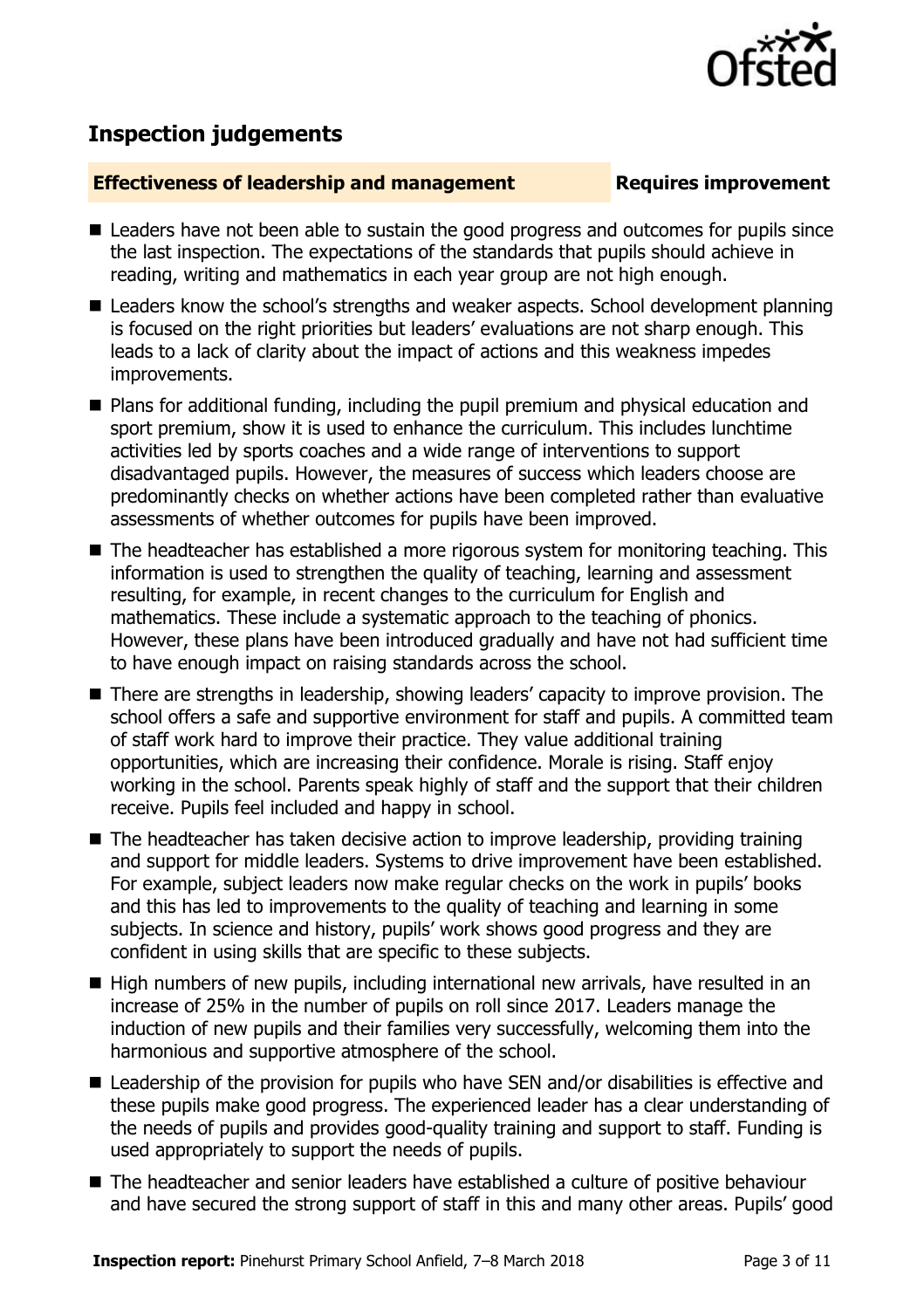

attitudes to learning are the result of consistently high expectations of pupils' behaviour. This is providing a firm foundation to improve progress.

- Leaders ensure that vulnerable pupils are very well supported to feel safe and happy in school. They deploy well-trained staff who skilfully deliver therapeutic programmes to pupils experiencing social and emotional difficulties.
- The curriculum is rich and varied and has a positive impact on pupils' personal development. Leaders use specialist teachers to enhance the curriculum and pupils benefit from high-quality Spanish and physical education teaching. A range of activities beyond the formal curriculum are incorporated into the school day, including cookery sessions designed to develop an understanding of healthy eating and an awareness of how food is sourced. The impact on progress is increasing because of these opportunities, along with the changes in place to improve English and mathematics.
- **Pupils' spiritual, moral, social and cultural development is promoted seamlessly through** the curriculum and the ethos of the school. Pupils have many opportunities to learn about each other's differences and to practise tolerance to improve the lives of people around them.
- **British values are taught explicitly through the curriculum and more generally through** the routines of the school. For example, pupils understand the parliamentary system and democracy through their discussions about 'Brexit'. The school council has a strong voice, as demonstrated by the changes that it has made to the school's reward system.

#### **Governance of the school**

- Governors, like the staff, are passionate about the school. They are very proud of its standing in the community and the important role that the school plays in the lives of children and families.
- Governors are realistic about the school's strengths and weaknesses and have a strong commitment to improving the school. They welcome the advice of the local authority to help analyse school performance and use this information to challenge leaders.
- Governors manage the performance of the headteacher effectively and are aware of staff salary progression. They ensure that additional funding is used as intended. However, the information that they are given to show the impact of actions, including on the use of pupil premium and sport funding, does not provide enough information to fully evaluate whether or not actions have a positive impact on pupils' achievement.
- Governors are aware of the challenges that leaders face in trying to improve the attendance of pupils and they contribute their skills and knowledge of the local community to strengthen the work of the school.

#### **Safeguarding**

- The arrangements for safeguarding are effective. Systems in place to keep pupils safe are robust. Staff recruitment procedures are thorough and well-trained staff are deployed appropriately.
- The caring culture established among staff and pupils creates a climate where concerns can be identified and reported. The designated safeguarding leaders work closely with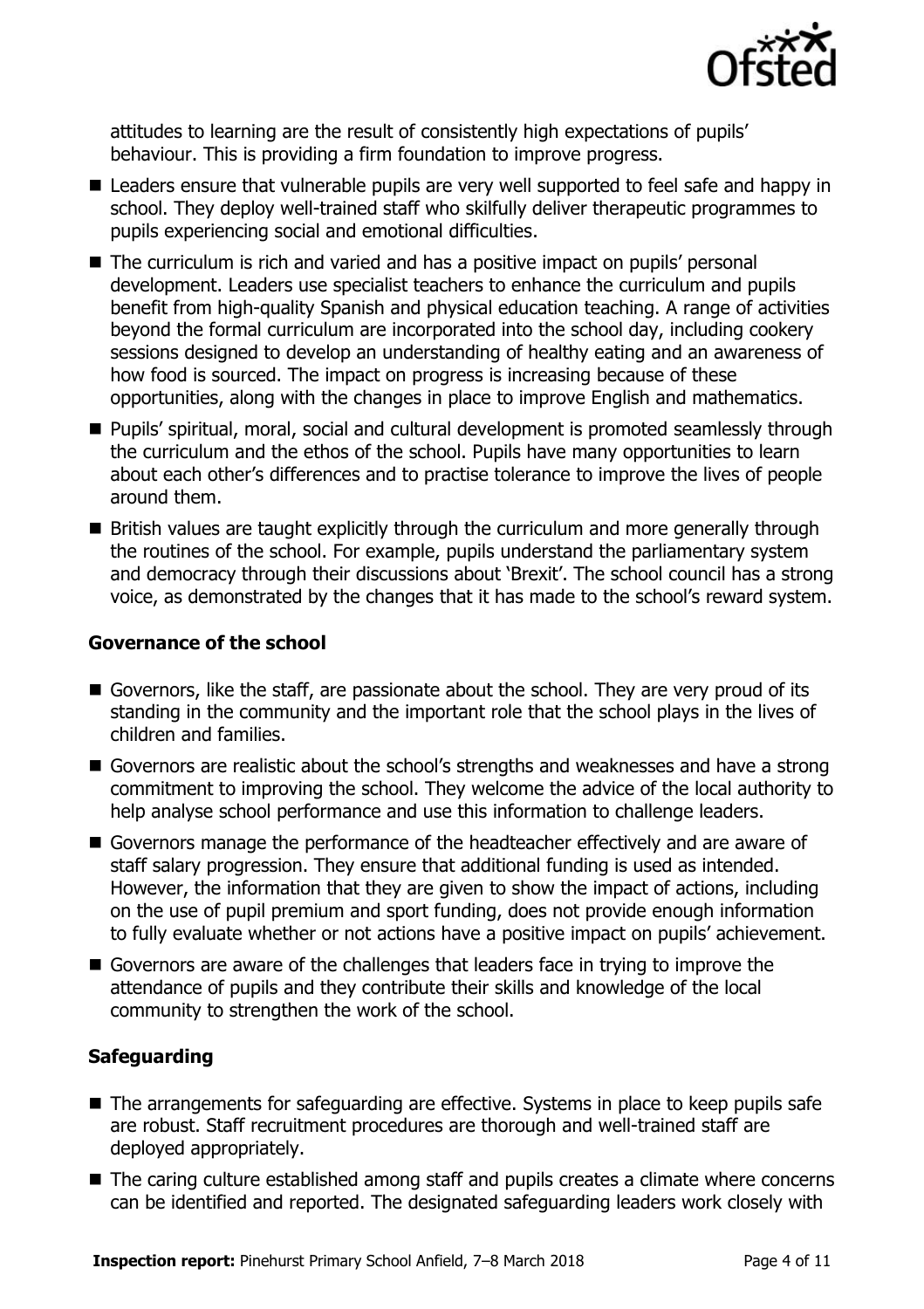

staff and external agencies to provide highly effective support to children and their families.

- Absences are followed up quickly and staff ensure that children arrive in school safely. School staff support parents when needed and they make strenuous efforts to continue to improve the attendance of pupils.
- The school's curriculum deliberately addresses issues of safety for pupils, including anti-bullying, online safety and risks associated with drugs and alcohol.

### **Quality of teaching, learning and assessment Requires improvement**

- Although improving, teaching is not consistent enough over time and across the school to enable pupils who have low starting points to catch up and reach the standards expected for their age by the end of Year 6.
- Most teachers plan lessons that interest pupils. However, pupils' books show that assessment information is not always used accurately enough. It does not pinpoint the knowledge and skills pupils need to acquire or consolidate in order to make further improvements. In their writing, for example, older pupils edit their own work but do not have the skills to correct their mistakes and are not supported to identify them. Consequently, they make the same basic errors repeatedly over time.
- Recent changes to the school's policy of teaching reading across the school are resulting in more rapid improvements in pupils' reading skills and knowledge of phonics in key stage 1. Teachers are improving the skills of older pupils and they are developing an enjoyment of reading. An example seen in Year 6 showed pupils engaged in a lively debate about discrimination as they read extracts from the book 'Wonder', about a boy who 'is different'. However, a significant number of pupils across the school have gaps in learning and they do not practise reading frequently enough to support them to catch up quickly.
- Teachers do not set work for the most able pupils that is always sufficiently challenging to allow them to reach the higher standards. This is seen when pupils who are secure in their learning complete work that is too easy for them. In some classes, the questions teachers ask are too specific and do not enable pupils, including the most able, to explore their learning or deepen their thinking.
- There are strengths in teaching that provide the school with capacity to share best practice and secure improvements. Pupils' books indicate, where teaching is strongest, that teachers have high expectations and pupils make good progress.
- Teachers establish positive relationships with pupils. There is consistency in teachers' expectations of pupils' behaviour and there are very few examples of lost learning time through lack of attention. Pupils show positive attitudes to their work and this contributes to improving rates of progress.
- Teaching is strong when teachers use their subject knowledge to ensure that pupils experience specific subjects in depth, building their skills in these areas. In science, for example, pupils tackle practical investigations, make predictions and devise tests to try out their hypotheses. Similarly, in art, pupils in key stage 1 prepared a background in the style of Lowry, using primary colours. Teachers added challenge by asking pupils to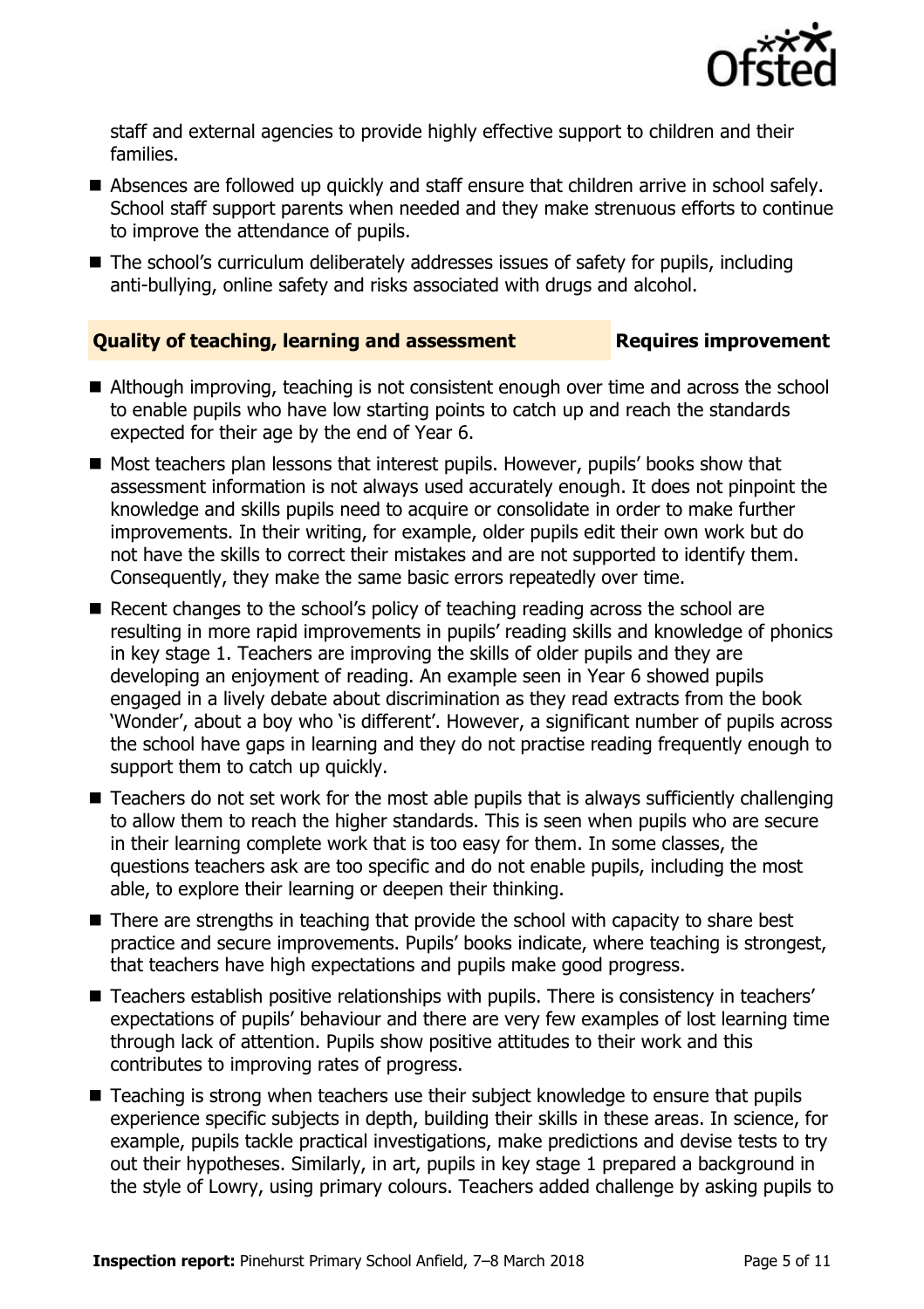

change the landscape from Salford to Liverpool.

#### **Personal development, behaviour and welfare Good**

#### **Personal development and welfare**

- The school's work to promote pupils' personal development and welfare is good.
- The care and support of pupils is a real strength of the school. Leaders work highly effectively with external health and social care agencies. Together with the school's own family support worker, the school ensures that the broader needs of pupils and their families are very well supported.
- The physical and emotional well-being of pupils are a high priority. Leaders have established specific groups with well-trained staff to support vulnerable pupils and help them grow in confidence.
- **Pupils are proud of their school and most show positive attitudes towards their** learning. Staff teach pupils skills to help them develop resilience and self-reliance. For example, images displayed throughout the school remind pupils that they have choices and each finger represents a different action to take before seeking help.
- **Pupils'** views are valued. They are encouraged to discuss their learning and some pupils are given more formal opportunities to develop the skills of debating. Pupils told inspectors that 'everyone in school is respectful and nice'.
- **Pupils'** aspirations are raised as they learn about various job opportunities that are linked to success in different school subjects. Posters advising 'don't wish for it, work for it' help pupils develop positive attitudes to learning.
- $\blacksquare$  Pupils know how to keep safe in different situations, including when online. They understand the dangers presented on the internet and are aware of how to protect themselves.
- School records support pupils' comments that incidents of bullying are rare. Pupils are confident that staff will help them to sort out any problems and will keep them safe.

#### **Behaviour**

- The behaviour of pupils is good.
- Adults have high expectations of pupils' behaviour in class and around school. Pupils respond very positively to these expectations because relationships between adults and pupils are strong. Pupils conduct themselves well in lessons and most are eager to collaborate on paired and group activities.
- **Pupils are calm and orderly as they move around the school and any low-level** disruption is dealt with consistently. Pupils are taught to be reflective, to empathise and to manage their feelings. There is a restorative approach to resolving conflict and preventing harm. These strategies have had a very positive impact on reducing the number of incidents of negative behaviour.
- Most pupils attend school regularly, arrive on time and are ready to learn. The remaining minority are well supported to make improvements. The school works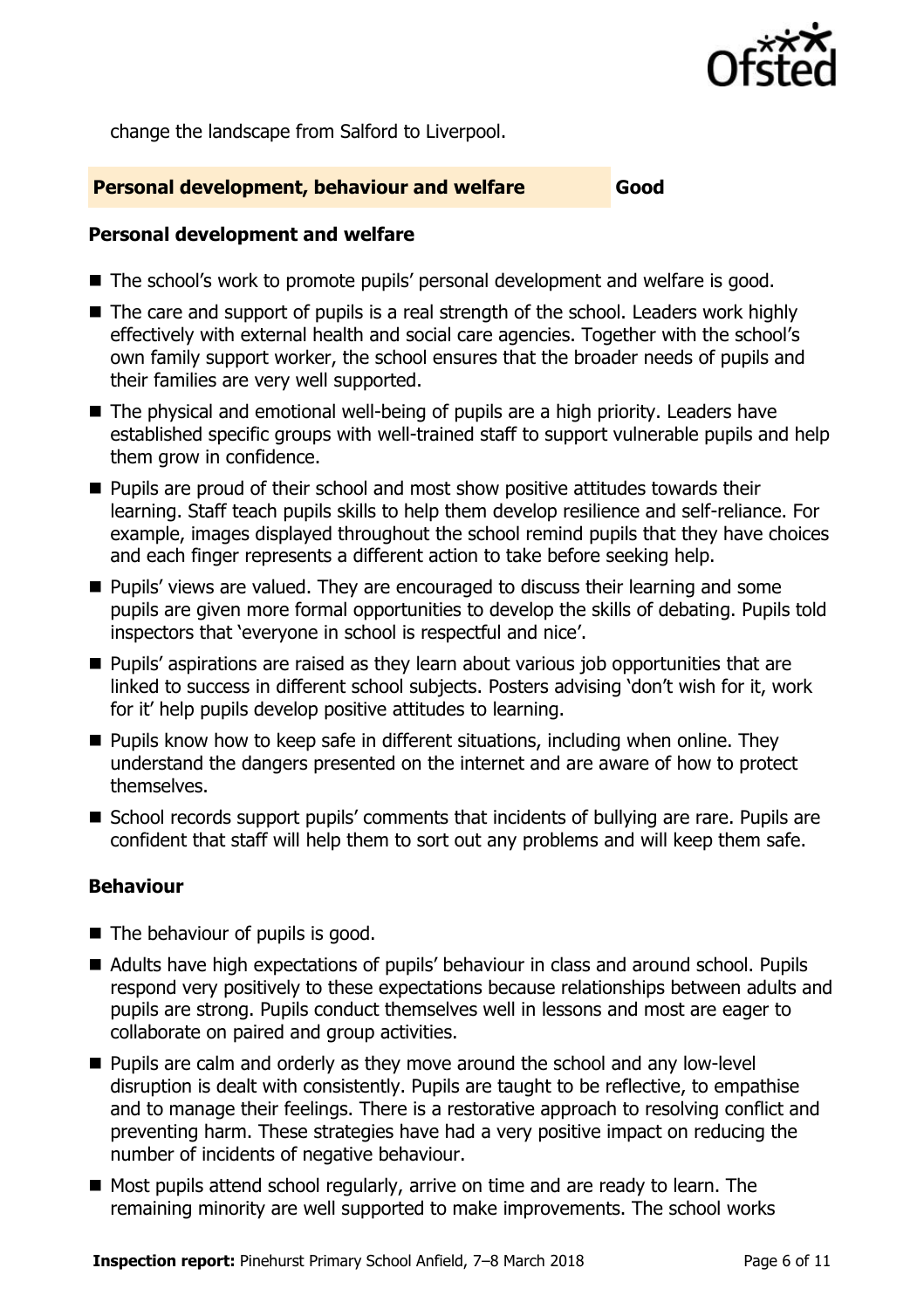

extremely hard with some families to break down cultural barriers and establish good patterns of attendance.

#### **Outcomes for pupils Requires improvement**

- Outcomes for pupils require improvement because attainment and progress are variable across subjects and year groups. Inspectors carefully considered the school's own data which shows the impact that the high percentage of pupils moving in and out of the school has on results of national assessments. For example, in Year 6 one third of the current pupils were not on roll in Year 2. New pupils often arrive without any records of prior attainment. However, standards for a few pupils who have been in school the longest remain low in some year groups and their progress is not fast enough to enable them to catch up.
- In 2016 and 2017, progress and attainment in mathematics were in the bottom 20% of all schools nationally for pupils in Year 6. In addition, the proportion of pupils reaching age-related expectations was below national figures in reading, writing and mathematics.
- Attainment at the end of Year 2 in 2017 was below the national average in reading, writing and mathematics. The achievement of disadvantaged pupils was slightly better than that of other pupils in school but still below that of other pupils nationally.
- The school's own assessment information and work in pupils' books shows that across the school, pupils are making better progress overall compared to last year. This is stronger in reading and mathematics than in writing, where actions taken to bring about improvements are taking longer to have an impact on progress. As a result, pupils who have been in school the longest are making up previously lost ground. However, progress remains variable and is directly linked to the quality of teaching.
- A greater proportion of the current Year 6 pupils are making more rapid progress in reading, writing and mathematics. School records show that more pupils are currently working at the standards expected for their age compared to last year.
- Disadvantaged pupils currently at the school are making more rapid progress, especially in reading and writing, than non-disadvantaged pupils in the school. Pupil premium funding is spent in line with its intended purposes, with success more evident in writing.
- Leaders have recognised the need for improvements and have introduced the right strategies to address the problems. It is clear that the focus on securing pupils' early literacy skills is beginning to pay off. In the Year 1 phonics screening check, an increasing proportion of pupils are reaching the expected standard for their age. Observations of teaching and work in pupils' books demonstrate that this trend is continuing.
- **Pupils who have SEN and/or disabilities often make good progress from their various** starting points. Pupils respond well to the attentive support that they receive from teaching assistants both in class and in small groups. The needs of individuals are carefully considered and specific programmes designed to support them.
- Recent improvements in teaching mean that the most able pupils, including the most able disadvantaged pupils, are beginning to make improved rates of progress. This is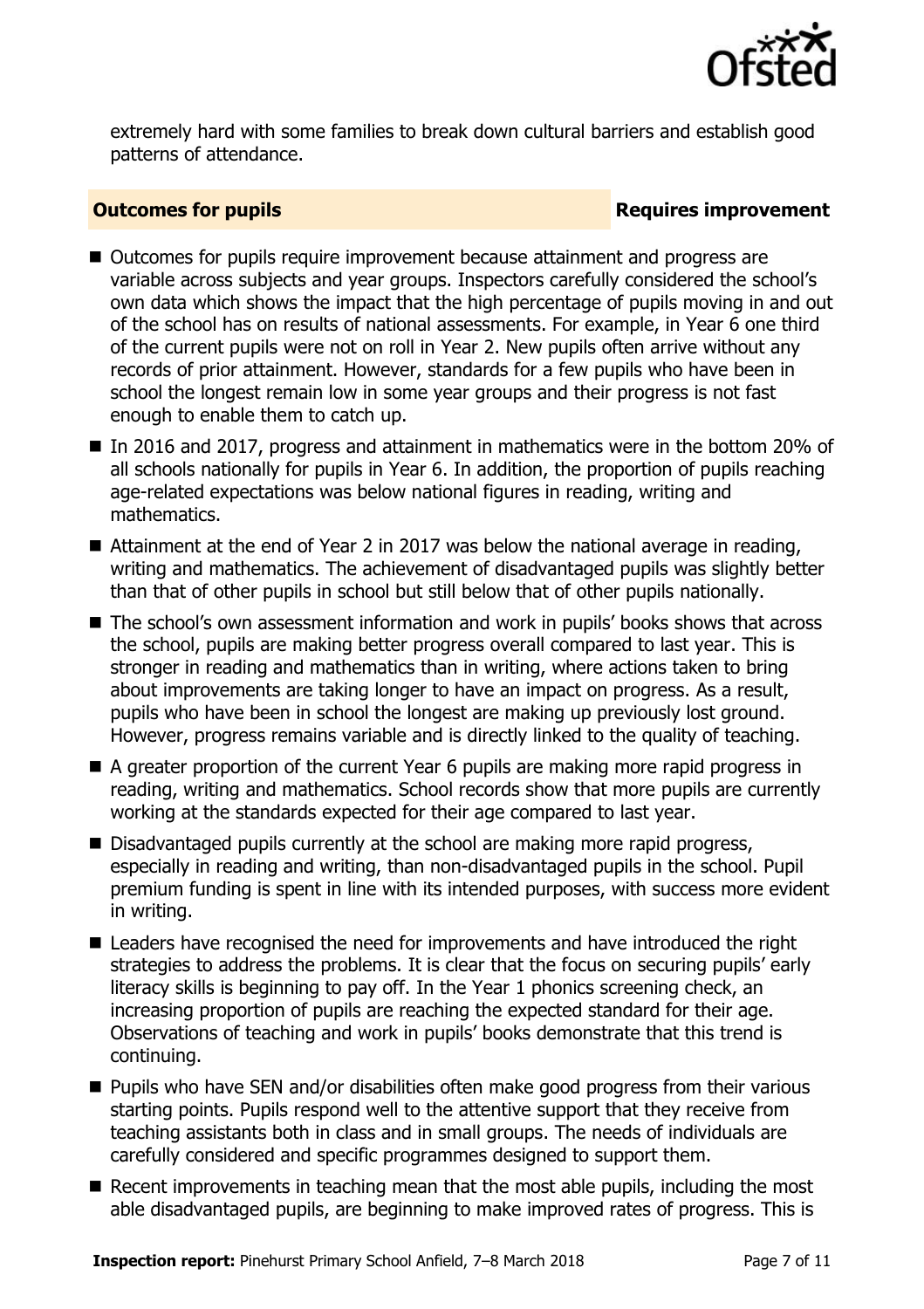

still inconsistent and reflects the varied practice seen across year groups.

- **Pupils make good progress in a range of other subjects, including science and history.** This is because teachers give pupils rich opportunities to develop knowledge, skills and understanding in ways that interest and enthuse them.
- Although skills in English and mathematics are improving, there is still more to do to ensure that pupils leave school fully prepared for the curriculum in key stage 3.

#### **Early years provision Good Good**

- Adults set high and consistent expectations for children's behaviour and learning and are good role models. Consequently, children know what is expected of them, behave well, feel safe and grow in confidence.
- Most children start school in either Nursery or Reception with levels of knowledge and skills below those typical for their age. The majority of children, including those who are disadvantaged, make good progress by the end of Reception as a result of effective teaching.
- $\blacksquare$  In addition to good teaching, staff provide strong pastoral support that helps to promote security and consistency in the children's lives. Close attention is paid to the needs of individual children and activities are adapted to ensure that they maintain interest and good learning takes place.
- Staff prioritise strong relationships with parents and work hard to maintain efficient communication between home and school. Parents are encouraged to 'stay and play' in school with their children. They are encouraged to contribute their views on the progress that their children are making. Parents also receive information about their children on a regular basis.
- Leadership of the early years is effective. The leader has an accurate understanding of the strengths and development areas. She has adjusted the environment to provide additional support for boys, whose progress is slower than girls'. Initiatives such as 'The Hobbit Hut' enthuse and encourage boys to read. These are having a positive effect and, as a result, boys are catching up.
- The indoor and outdoor classroom areas for the Reception classes provide exciting and stimulating learning opportunities. Nursery staff skilfully plan opportunities to make full use of other spaces in school to compensate for their small outdoor area.
- The youngest, two-year-old, children are very well supported by caring and patient staff in their own classroom area. Children play happily alongside each other, showing a good understanding of the routines. For example, they greet staff with enthusiasm and welcome each other with a song. Children show confidence moving around the limited space and do so safely. Leaders have plans to accommodate the increasing numbers of children in a larger classroom.
- Arrangements for safeguarding in the early years match the effective procedures seen across the school. All staff are well trained and monitor children closely to ensure that they are safe. Strong links with the family liaison officer mean that parents can quickly get help when they need it.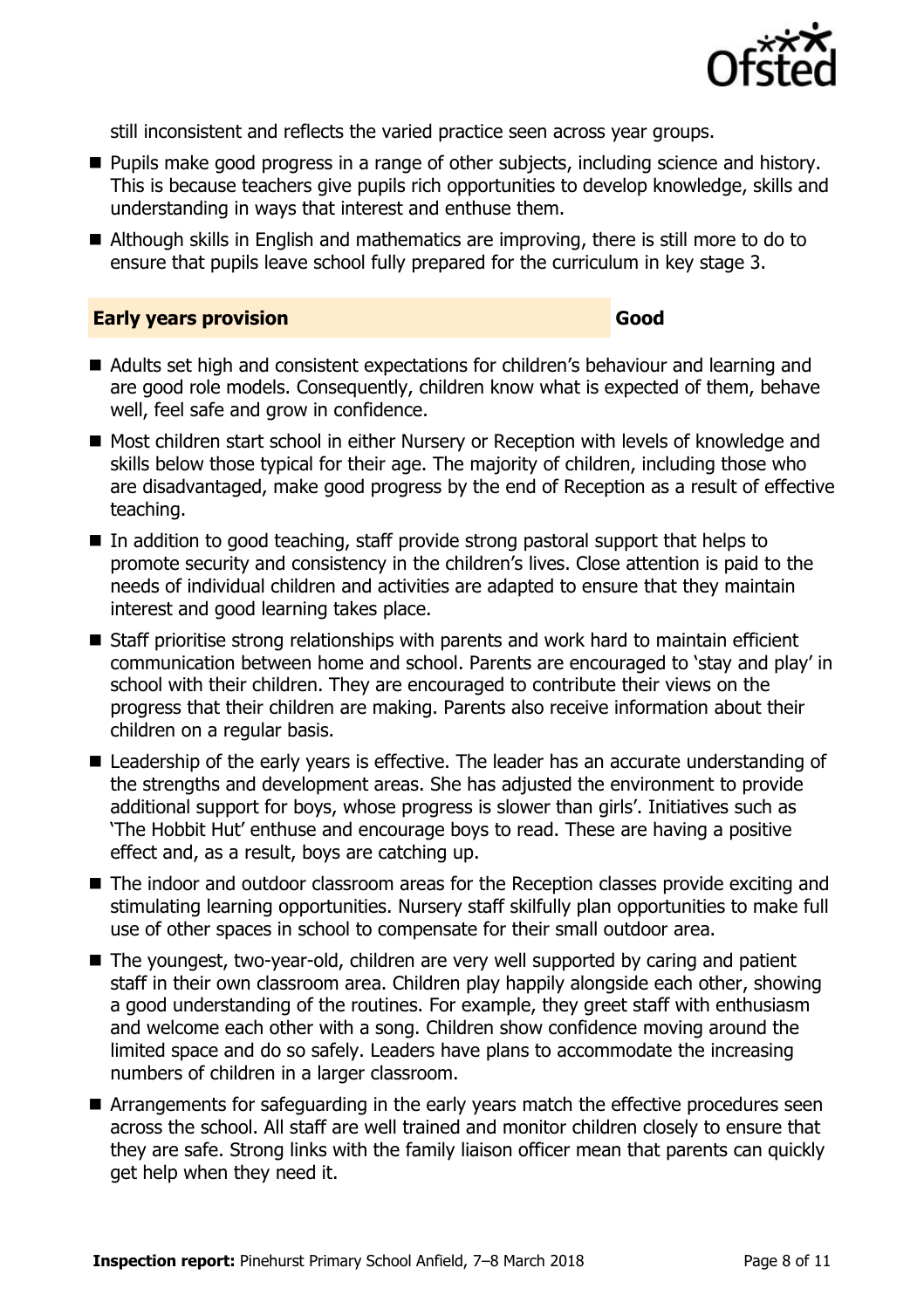

# **School details**

| Unique reference number | 134471    |
|-------------------------|-----------|
| Local authority         | Liverpool |
| Inspection number       | 10043217  |

This inspection of the school was carried out under section 5 of the Education Act 2005.

| Type of school                      | Primary                              |
|-------------------------------------|--------------------------------------|
| School category                     | Maintained                           |
| Age range of pupils                 | 2 to 11                              |
| <b>Gender of pupils</b>             | Mixed                                |
| Number of pupils on the school roll | 409                                  |
| Appropriate authority               | Liverpool                            |
| Chair                               | Gary McAdam                          |
| <b>Headteacher</b>                  | Stephanie Tasker                     |
| Telephone number                    | 0151 263 1300                        |
| Website                             | www.pinehurst-primary.co.uk          |
| <b>Email address</b>                | pinehurst-ao@pinehurst-primary.co.uk |
| Date of previous inspection         | June 2013                            |

#### **Information about this school**

- The school is larger than average compared to other primary schools.
- $\blacksquare$  The proportion of disadvantaged pupils is above the national average.
- $\blacksquare$  The percentages of pupils from minority ethnic groups and of pupils who speak English as an additional language are above the national averages.
- The proportion of pupils who have SEN and/or disabilities is higher than the national average.
- The proportion of pupils who have a statement of special educational needs or an education, health and care plan is above average.
- The school met the government's current floor standards in 2017, which are the minimum expectations for pupils' attainment and progress in reading, writing and mathematics by the end of Year 6.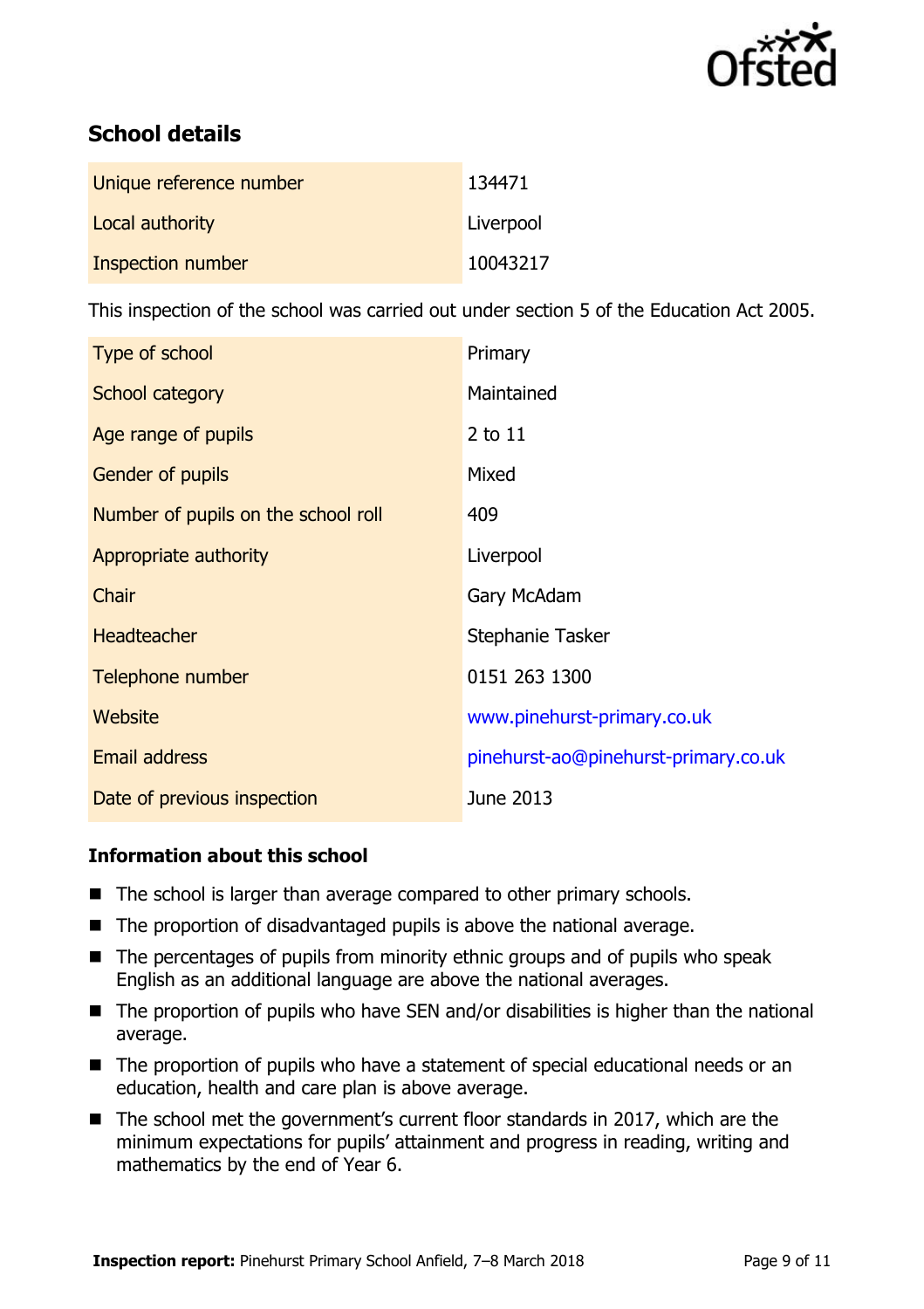

# **Information about this inspection**

- **Inspectors observed teaching and learning in each class of the school, including joint** observations with the headteacher.
- Discussions were held with senior leaders, members of staff and three representatives of the governing body.
- Inspectors spoke to two representatives of the local authority.
- Inspectors examined a wide range of documentation, including that relating to safeguarding, behaviour and attendance, school improvement planning, assessment information and reports on the quality of teaching.
- **Inspectors spoke to pupils informally during the school day and observed them during** playtime, lunch and before and after school. They also met formally with one group of pupils to talk about their learning, behaviour and safety.
- Inspectors heard a number of children read.
- $\blacksquare$  Inspectors took note of displays around the school.
- A range of pupils' books were scrutinised with school leaders
- **Inspectors spoke to a number of parents at the start of the day and took account of** responses to Ofsted's online questionnaire, Parent View. Inspectors also took note of the responses that they received to the inspection questionnaire for school staff and the questionnaire for pupils.

#### **Inspection team**

| Cathy Parkinson, lead inspector | Ofsted Inspector        |
|---------------------------------|-------------------------|
| <b>Ann Dimeck</b>               | Ofsted Inspector        |
| Linda Griffiths                 | <b>Ofsted Inspector</b> |